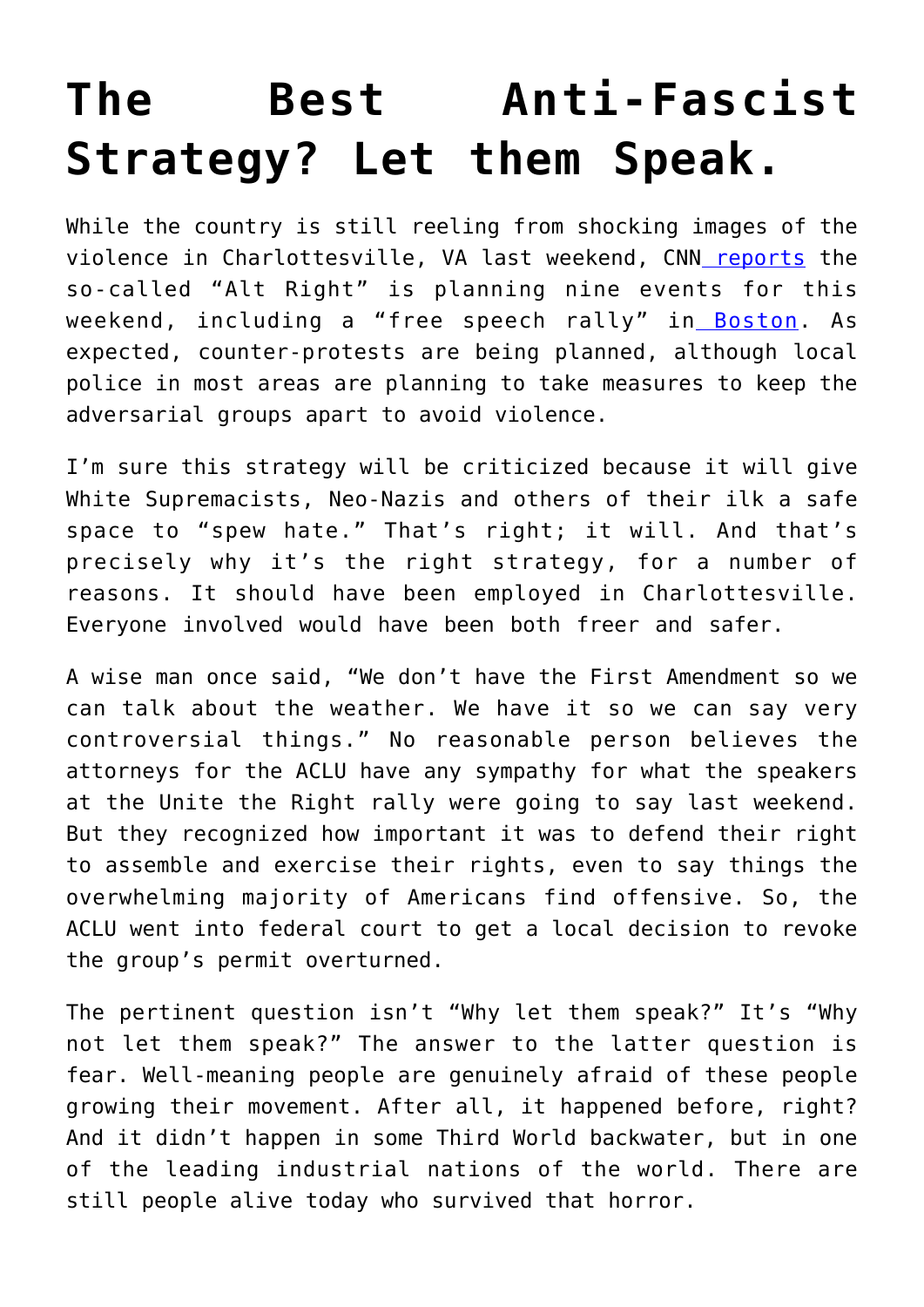It comes down to whether Americans are going to trust each other with freedom or not. The media has used all its cinematic arts to paint last weekend's march as the bellwether of a dark political movement that could sweep the country. Really? Does anyone really believe that a few hundred losers [looking and sounding](https://www.youtube.com/watch?v=ZTT1qUswYL0) like the Illinois Nazis from the Blues Brothers movie are going to persuade a significant percentage of Americans they're right? "The Jew is using the black as muscle against you." That's literally what they were saying in Charlottesville. We used to lampoon this stuff.

For all the criticism President Trump has absorbed for his statements about last week, there were some surprising moments of clarity. It's true that not all the people who showed up to protest removing the statue were White Supremacists or Nazis. And it's also true not all the counter-protestors were peaceful. It takes quite a bit of self-righteous denial to not see Antifa seizing an opportunity to do what they always do – assault people and destroy property  $-$  just as the Nazis seized the opportunity of the statue's removal to preach their idiotic message. Americans don't need to take a side in that fight.

But we should take the First Amendment's side regarding similar events in the future. If we've lost trust in our neighbors even to reject the arguments of Nazis, we've acquiesced to giving up freedom itself. We may as well accept the rest of the arguments of central planners looking to rule over every aspect of our social and economic lives. Theirs is the same reasoning: we rubes can't be trusted with freedom.

The Nazis should be allowed to speak and have video of their events widely disseminated by the media. Had that approach been taken last weekend, we might all be laughing at them now instead of mourning the death of an innocent woman.

—